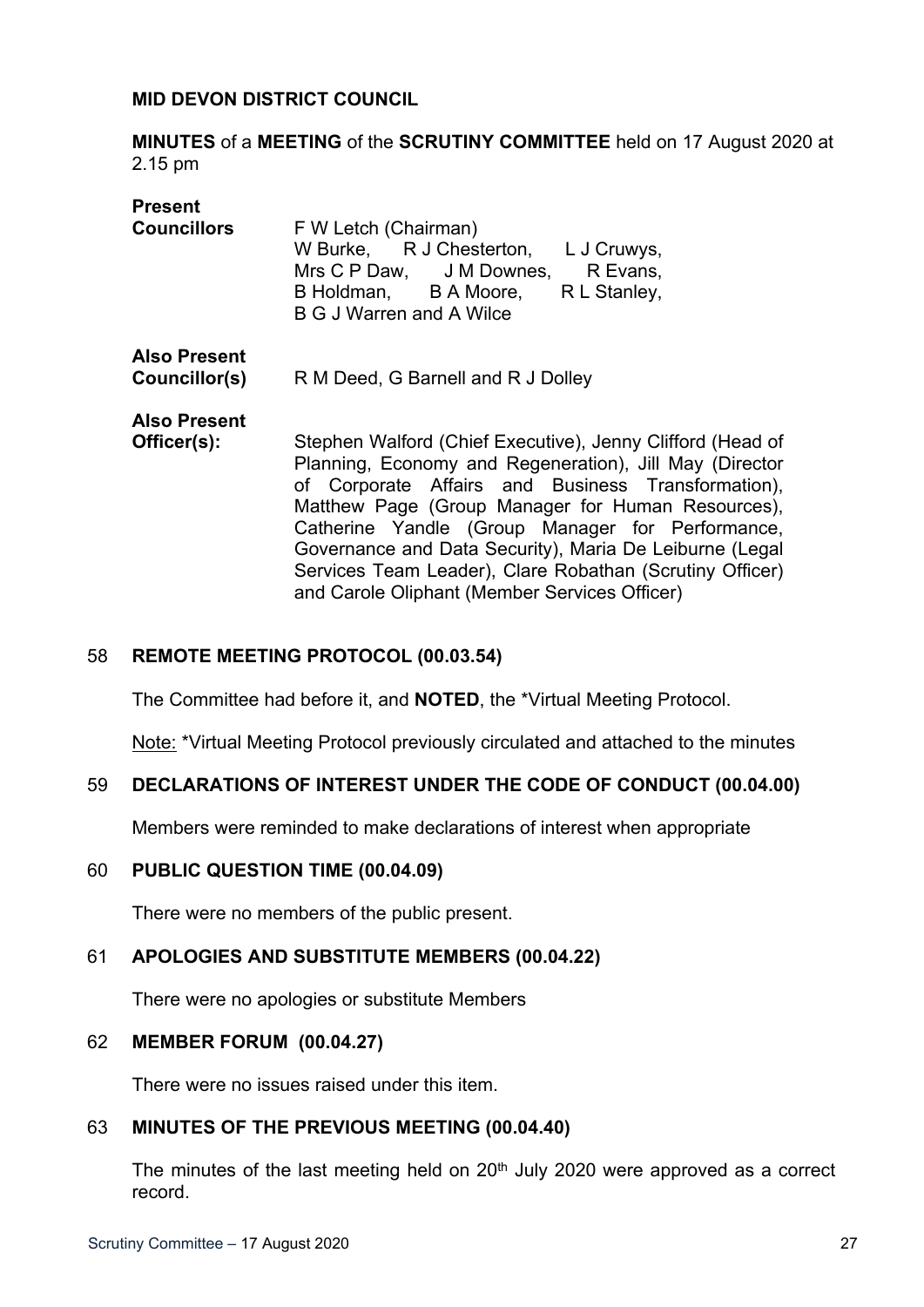## 64 **DECISIONS OF THE CABINET (00.08.21)**

The Committee **NOTED** that none of the decisions made by the Cabinet on 6<sup>th</sup> August 2020 had been called in.

### 65 **CHAIRMAN'S ANNOUNCEMENTS (00.08.39)**

The Chairman had no announcements to make.

### 66 **WHISTLEBLOWING 6 MONTH UPDATE (00.08.46)**

The Group Manager for Performance, Governance and Data Security advised the Committee that no Whistleblowing matters had been raised during the previous six months. She explained that the Whistleblowing Policy was due for review in March 2021 and she welcomed any comments or feedback from Members on any changes required.

### 67 **ESTABLISHMENT 6 MONTH UPDATE (00.09.42)**

The Committee had before it, and **NOTED**, a \*report from the Group Manager for Human Resources giving an update on the Establishment during the Covid 19 pandemic.

He explained that sickness levels were down compared to the same period the previous year and were now under a 6 day average in the current year if the first quarter results were replicated across the year (the Group Manager stressed that the first two quarters often yielded better results than the last two quarters due to the autumn and winter periods). He stated that the establishment had risen by 12.26 due to agency posts being removed and these becoming embedded in the establishment of critical services.

He further explained that there had been issues with turnover which centred around previous conduct and performance issues with individuals which had been addressed and that experienced staff were being head hunted by other authorities.

He provided further detail on the effect of the Covid 19 pandemic and confirmed that 40% of the workforce had been working from home, 30% had been working on site and a further 20% had been initially furloughed. The Council had made full use of the Government's furlough scheme and there had been no reported positive cases within the workforce to date.

The Officer explained that staff had been surveyed and had provided a lot of positive feedback about working from home and the Council was looking into providing additional support for staff who wanted to continue with the arrangement in the future. He explained that more regular 1-2-1's and manager supervision would be required.

In response to a question asked, the Group Manager for Human Resources explained that a Reasonable Adjustments Policy was being developed which would assist with the recruitment and retention of disabled staff. He also explained that the Council was very much a champion for attracting and retaining staff with disabilities.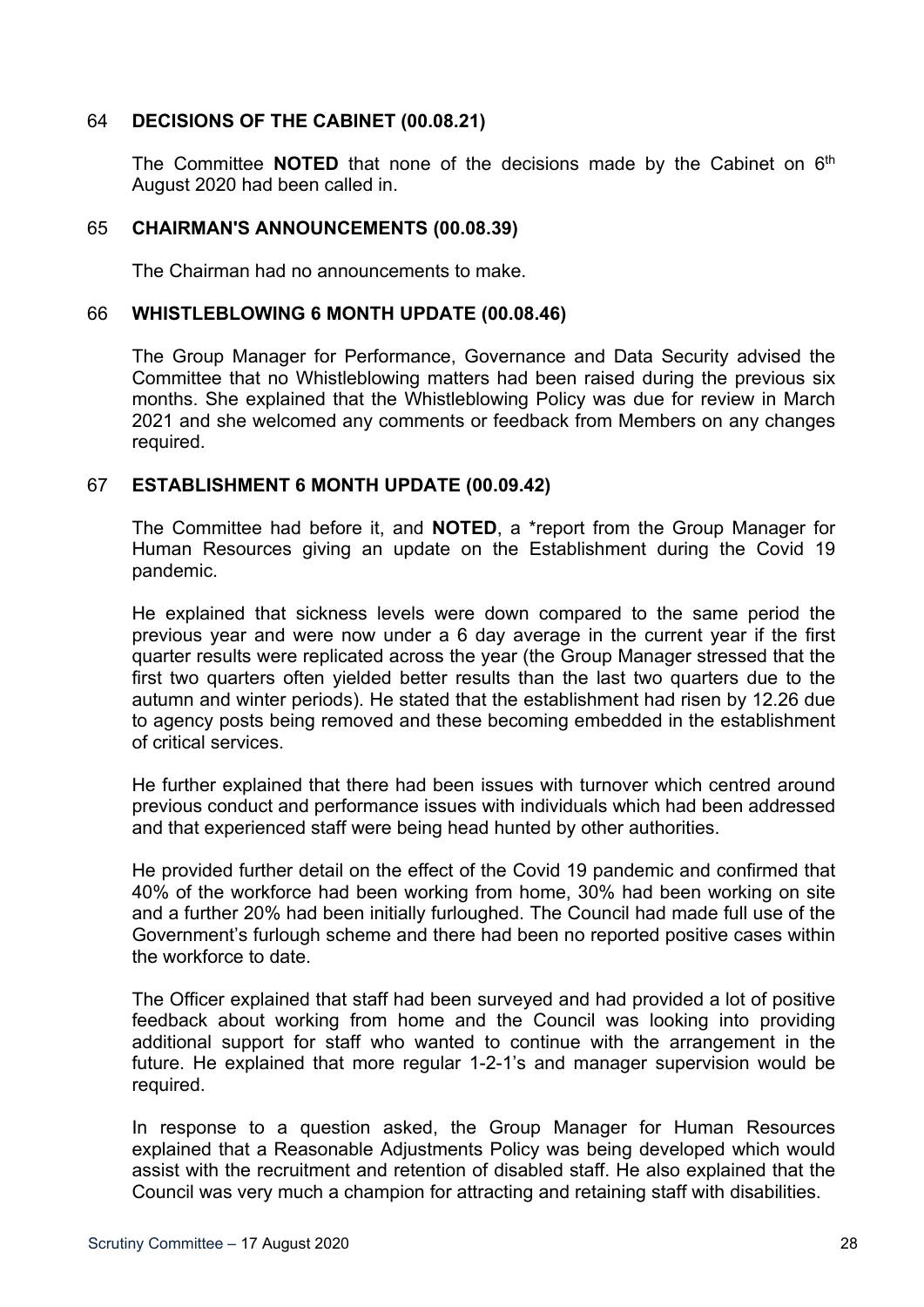The Chief Executive, responding to a question about his welfare, explained that he had access to a range of internal and external support and that the Leadership Team were very supportive of each other. He confirmed that the support mechanisms available to staff and Members was also available to him if required.

There was a general discussion with regard to the sickness policy launched in February 2020 and Members agreed that Managers needed to become more confident in applying the policy.

Consideration was given to:

- The amount of unlogged hours staff were completing working from home
- The reasons for agency costs in the Waste Management Service
- That Members felt that staff had coped exceptionally well with the recent crisis

Note: \*report previously circulated and attached to the minutes

## 68 **PERFORMANCE AND RISK (00.36.45)**

The Committee had before it, and **NOTED**, the \*Performance and Risk report presented by the Group Manager for Performance, Governance and Data Security.

She outlined the contents of the report and explained that this was the first report presented to the Committee against the new corporate plan. She explained that sustainability was now firmly incorporated within the corporate plan.

In response to a question asked about gas service compliance, she explained that there were currently 25 gas inspections outstanding. That staff had been working closely with tenants to get the gas services completed but many had been shielding and it had not been possible.

There was a general discussion with regard to the regeneration of Tiverton Town Centre and Members questioned what was in the pipeline. The Head of Planning, Economy and Regeneration explained that the Cabinet had recently considered a report on progress with the town centre masterplan including locations for projects and that a draft plan for public consultation was due to be considered by Cabinet by the end of the year. She explained that the Council was aware of the need to identify and implement quick wins which could make a meaningful change.

The Cabinet Member for Planning, Economy and Regeneration explained that he was setting up a Tiverton forum with members of the Town Council to help inform this work and that further financial assistance was expected from Central Government which could provide bid opportunities.

The Head of Planning, Economy and Regeneration acknowledged Members concerns with the amount of empty shops in the three towns. She explained that there were real links with the with the work to reopen the high streets safely for which Government funding had been received. She stated that a lot of work had been undertaken and many initiatives had been implemented in a short time frame and that there was a live action plan for further phases.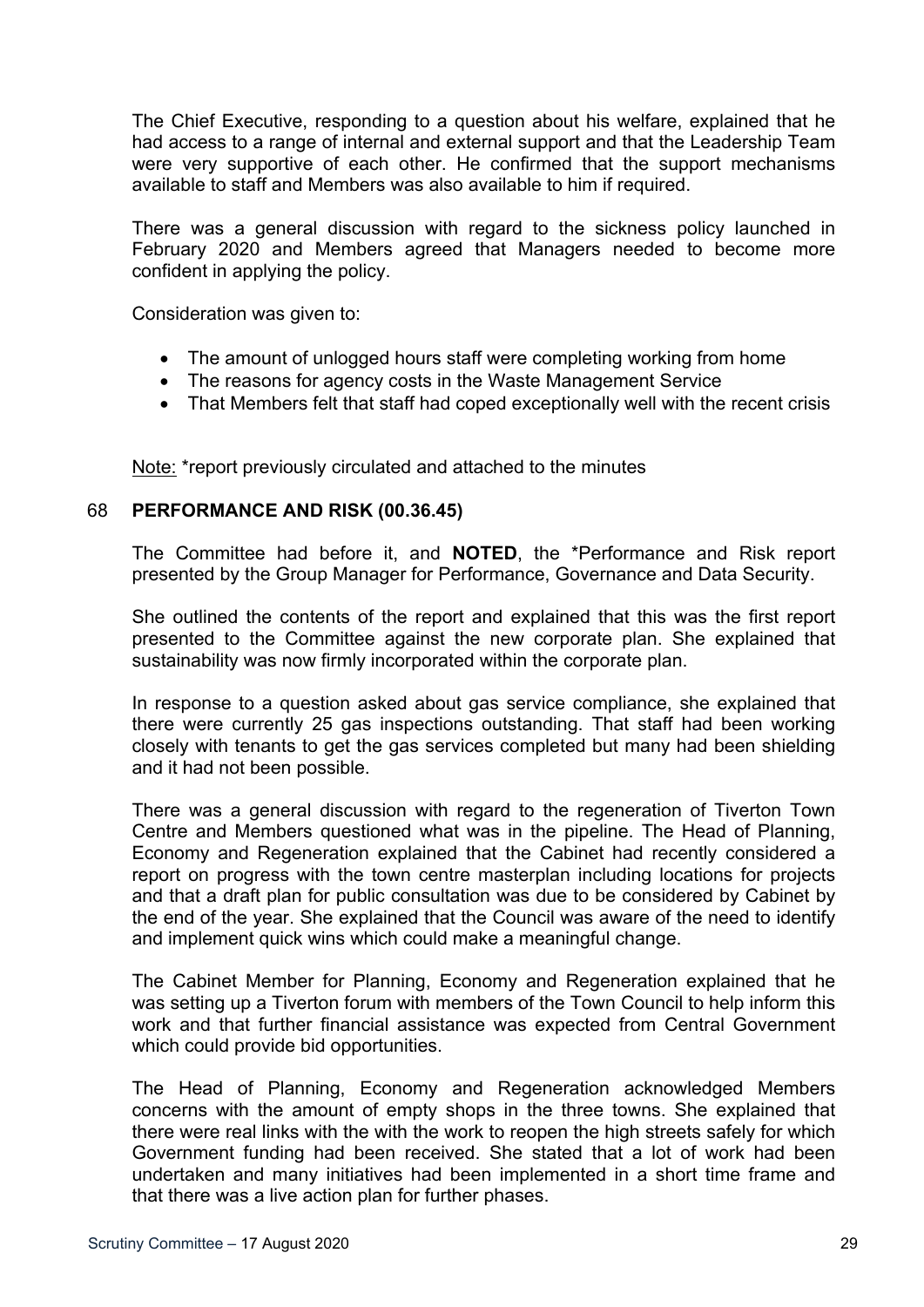Members requested an update on the status of the Cinema site in Tiverton which had previously been identified for potential expansion and enhancement

Note: \*report previously circulated and attached to the minutes

## 69 **S106 GOVERNANCE (00.54.10)**

The Committee had before it, and **NOTED**, a \*report from the Head of Planning, Economy and Regeneration providing an update on the proposed S106 Agreements Governance and Financial Contribution arrangements.

The Head of Planning, Economy and Regeneration explained that the Committee had before it a briefing note and the latest draft of the S106 Governance arrangements which was due to be presented to the Cabinet. She explained that the Planning Policy Advisory Group had provided input to the proposed scheme and invited comments from Members of the Scrutiny Committee which would be included in the final Cabinet report.

The Officer explained the difference between S106 funding and Community Infrastructure Levy (CIL) which both were both types of developer contributions. The Community Infrastructure Levy had not yet been introduced in Mid Devon. She explained that prior to 2015, the Local Planning Authority could take generic contributions but they now had to be more specific at time of negotiation. She further explained that the Local Plan Review had been approved and that the Government had recently indicated an intention to reform developer contributions including S106 requirements.

Members discussed the revised governance and funding proposals and provided the following comments:

- That Members were not provided with details of legacy S106 monies or how this could be accessed
- There was not enough information available to the public on who could apply for S106 funding and what could be applied for
- That Ward Members were not involved with the initial negotiations with developers and had no insight of what was being proposed
- That the publication of public information by year end was not an acceptable timeframe
- The information supplied to Town and Parish Councils was not acceptable and training on the new arrangements must be provided
- There was not enough transparency of accountability

Note: \*report previously circulated and attached to the minutes

# 70 **FORWARD PLAN (01.38.05)**

The Committee had before it, and **NOTED**, the \*Forward Plan

Note: \*Forward Plan previously circulated and attached to the minutes